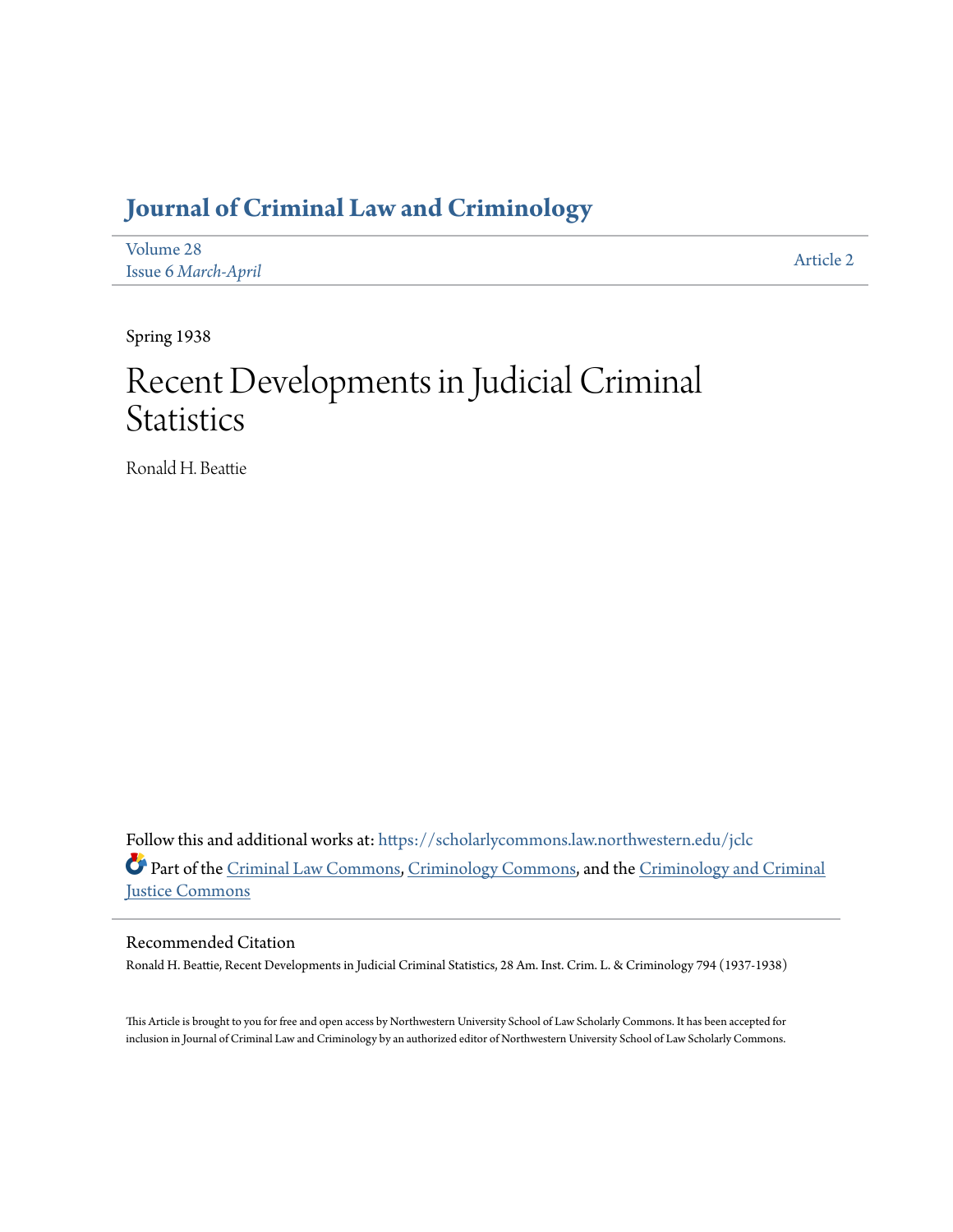#### RECENT DEVELOPMENTS IN JUDICIAL CRIMINAL STATISTICS

#### RONALD H. BEATTIE<sup>1</sup>

As a result of a growing demand on the part of students and scholars of the administration of criminal justice for national statistical data on judicial criminal statistics, the Bureau of the Census was authorized by an Act of Congress in 1931 to compile and publish annual statistics relating to crime and criminal administration. Judicial statistics were first collected for the year 1932. Sixteen States, including the District of Columbia, cooperated by furnishing data covering the disposition of criminal cases in the courts of general jurisdiction. Since that time the number of States cooperating has increased so that 30 States furnished statistics of this nature for the year 1936.

The annual collection of judicial criminal statistics is made by means of two tally sheets which are furnished to the clerks of the trial courts in each county at the end of the calendar year. The clerks are requested to tally on the first sheet the number of defendants disposed of during the year according to offense charged and disposition, and on the second the number sentenced according to offense and sentence. In each State a supervisor is selected who' acts as the Special Agent of the Census Bureau and who distributes these sheets to the clerks within his State and collects and edits them before returning them to the Census Bureau. **All** of the work done by the supervisors and clerks of court is on a voluntary basis.

This method of collecting data was adopted on the theory that there would be in most States an agency or official already engaged in the collection of similar statistics within the State who would, in the interests of promoting national uniform statistics, supervise the collection for the Census Bureau and see to it that it was accurately and properly made. As a matter of fact, there are very few States in which there are such agencies or officials who are in a position to offer real supervision or assistance in the collection of these data. Most collections of judicial statistics made by such officials as attorney generals, secretaries of State, or judicial councils are made without any expert analysis or evaluation of the material gathered.

<sup>,</sup>Criminal **Statistician,** Bureau of **the Census,** Washington, **D. C.**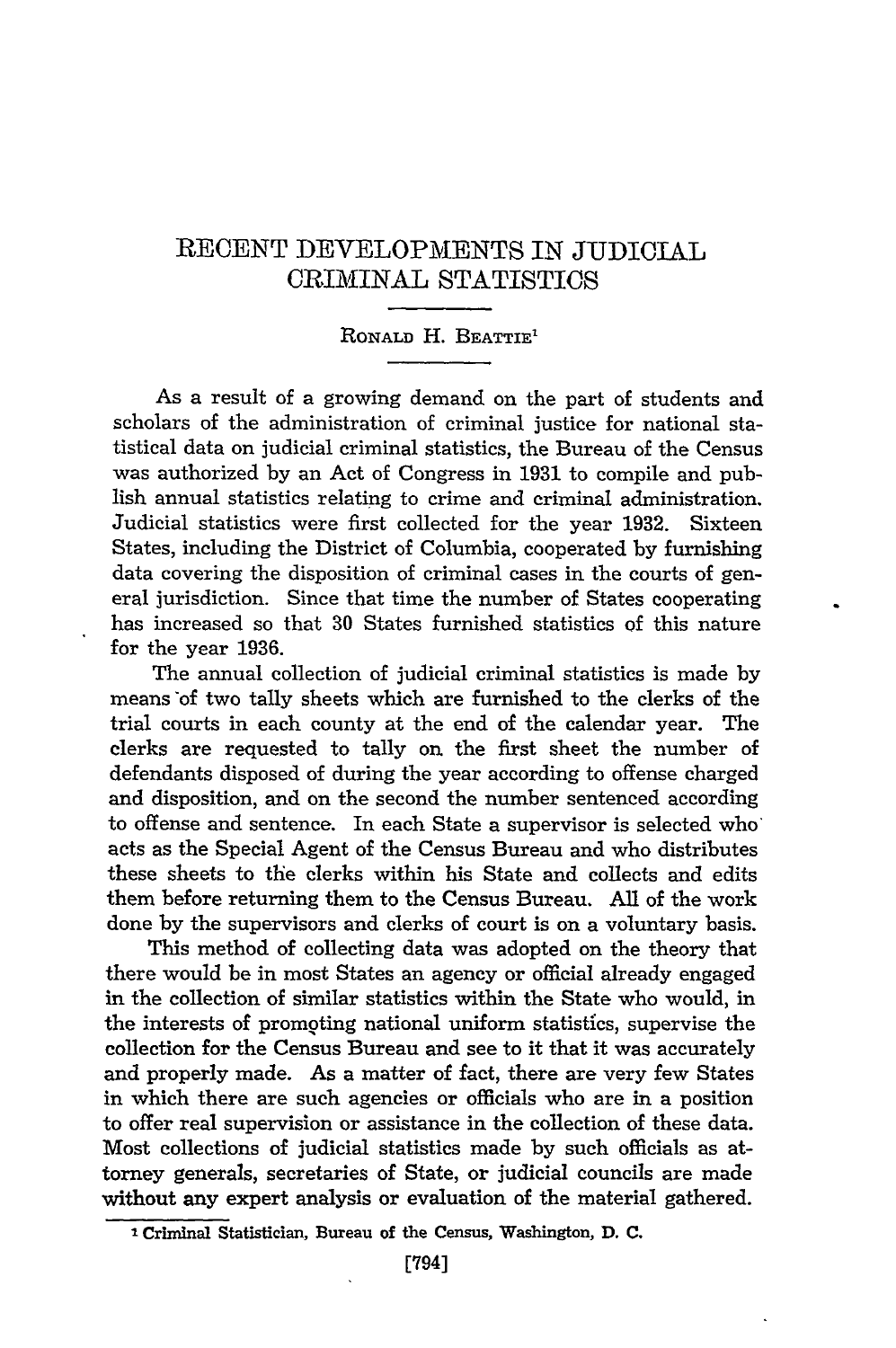The statistics collected by the Census Bureau in this field have not been entirely satisfactory. The returns have improved very little in quality from year to year and in several instances have become increasingly more incomplete. There is no provision at the present time for any field work to be carried on in connection with this collection of statistics and that, together with the fact that few States can supply expert supervision, makes it difficult to improve this collection. Until the time comes when the Census Bureau can furnish some field assistance for this work or the States themselves will supply adequate field supervision, it would seem doubtful whether any expansion of this collection should be attempted. It is probably wiser to drop a number of the States where the returns are unsatisfactory from the present collection and concentrate on those States in which the returns are'satisfactory or promising.

Several States have created **by** statute central statistical agencies for the collection of criminal statistics but most of these are bureaus of identification and have not been given sufficient appropriations to do more than carry on pure identification work. During 1937 "the States of Michigan and North Carolina both created State agencies with rather comprehensive powers for the collection of criminal statistics-the new Department of Corrections in Michigan and the State Bureau of Identification -and Investigation in North Carolina. As more agencies with broad powers of collecting statistics of this type within a State are created and put into operation, the better the chances will be for an adequate uniform collection of statistics on the part of the Census Bureau.

During 1938 the Bureau of the Census is experimenting with a different method of collecting judicial criminal statistics in the States of Minnesota and Ohio. The weaknesses of the tally sheet method are that all classification is done by the clerks of court as they fill out the tally sheet and that no analysis can be carried beyond the 2-way comparison that appears on the tally sheet. Considerable experimental work has been done in the past by research agencies on the individual case reporting system under which a clerk of court furnishes a summary report on each case handled, all classification and tabulation being done by a central statistical agency. This insures uniform classification throughout the State, instead of **100** possible variations of classification which will occur in those States where **100** different clerks make out the tally sheets. It will also provide data in a manner that permits much more detailed analysis. This method produces much more satisfactory and accurate statistics,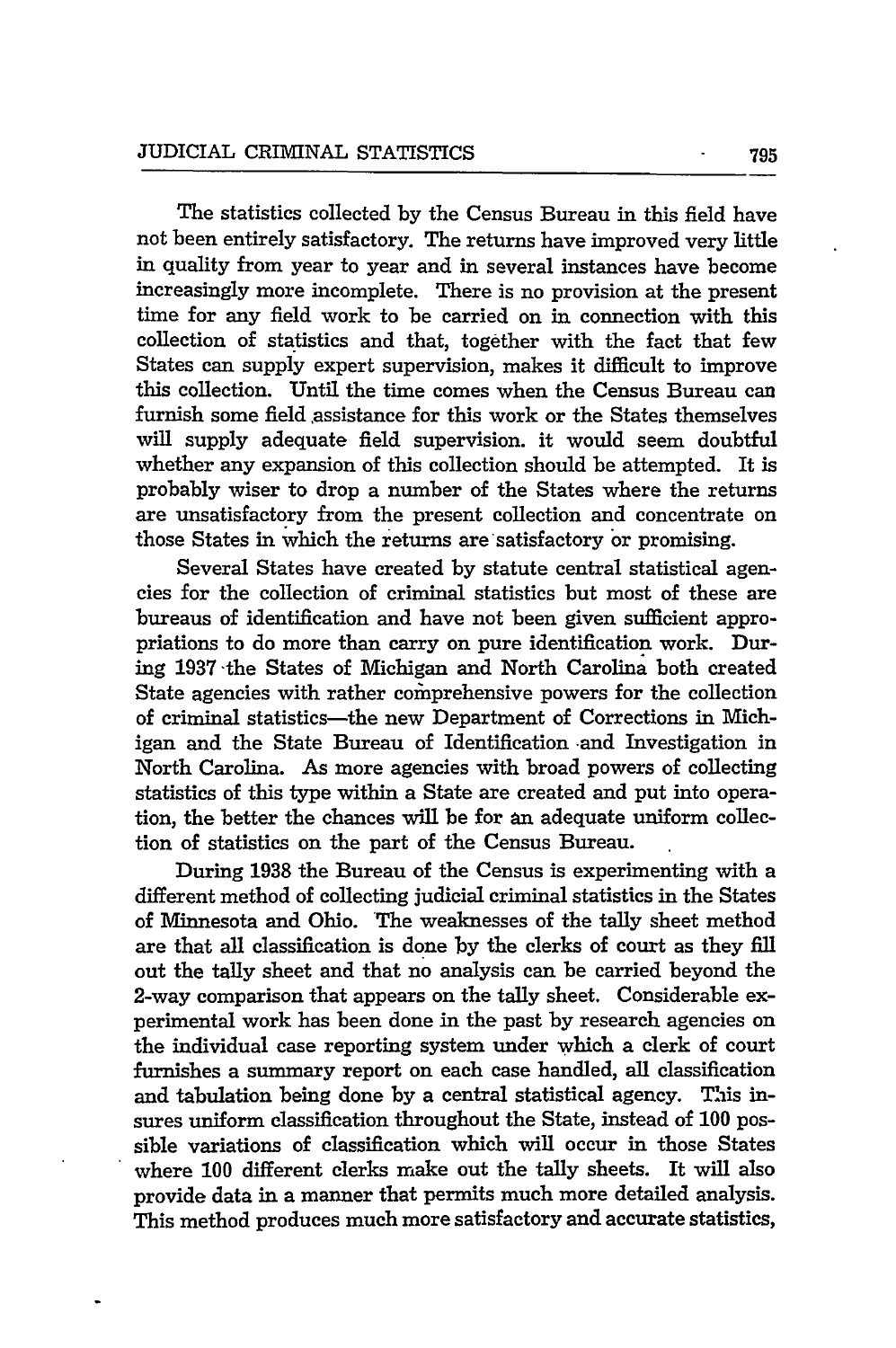although it entails more work at the central statistical bureau. For the most part, this method is acceptable to the clerks of court as they fill out reports on the cases as they are disposed of from day to day and do not have to prepare a full year's report at the end of the year.

The State Bureau of Criminal Apprehension in Minnesota is taking full responsibility for the introduction of this method in that State and will tabulate and analyze the individual returns in cooperation with the Census Bureau. In Ohio about 50 of the 88 counties of the State are furnishing reports under this new method during 1938. As there was no State agency that was prepared to do the detailed work and analysis in Ohio, the Census Bureau is performing this service in Washington. The Ohio experiment is being carried on in cooperation with the office of the Ohio Secretary of State and the Ohio Judicial Council.

It will not be possible for the Bureau of the Census to carry on the collection of judicial statistics under this method in all States if it has to handle the detailed editing, coding, tabulation, etc., for all of the courts of a State. However, the Census Bureau feels that it can do the detailed work for a few States at a time on the assumption that such States will set up their own statistical bureau to take over the work once its value is demonstrated.

Meanwhile, the general collection of judicial statistics will have to continue under the tally sheet method. It may be possible to experiment with the individual case method in some other States within the next year or two. The following States seem to show the most promise, for further development along this line: Wisconsin, Kansas, Indiana, Michigan, and California.

While no southern State has as yet been included in the Census Bureau collection of criminal statistics, it is thought that within another year it will be possible to include the State of North Carolina. The fact that a State agency has just been created there which in itself has broad powers of collecting criminal statistics offers a real opportunity for the development of these collections in that State.

All of the work done at the present time or contemplated is in the field of criminal statistics of courts of general jurisdiction. The question of what are courts of general jurisdiction offers considerable difficulty in those States where there are courts having overlapping jurisdiction or where minor courts are given the power, in certain instances, to dispose of felony cases. Statistics which will